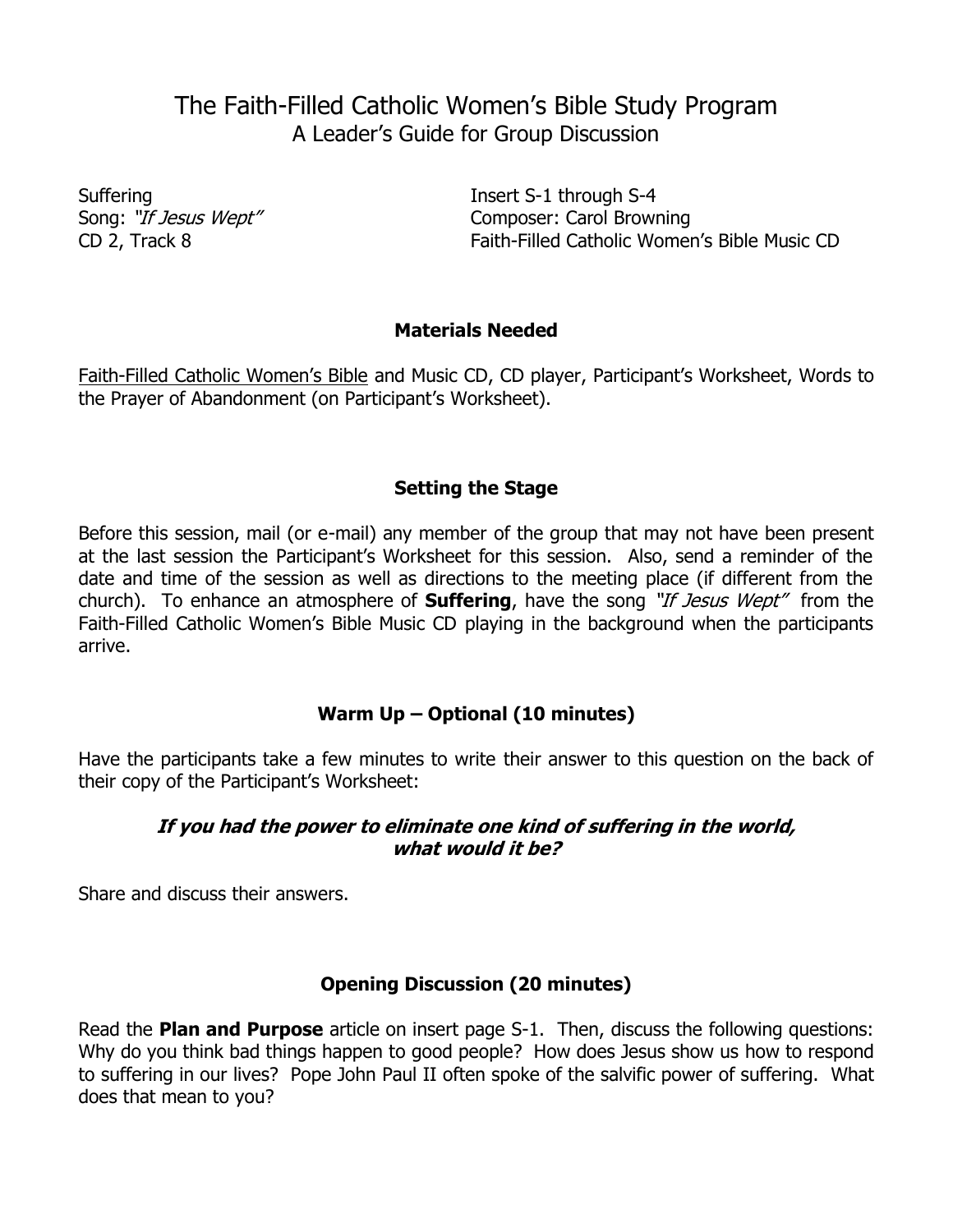## **Spiritual Awakening - Opening Prayer**

Pray together the **Prayer** at the top of insert page S-2.

#### **Spiritual Awakening – Recognizing (15 minutes)**

Ask for volunteers to read aloud each of the Scripture passages in the **Recognizing** section of **Spiritual Awakening** on insert page S-2. Remind the participants that each reader will pause for a few seconds of silence after each passage to allow anyone to offer any spontaneous thought, prayer, praise or thanksgiving that this Scripture might inspire.

#### **Spiritual Awakening - Reflecting (20 minutes)**

Read **1 Peter 1:6-7 (Page 355 NT)**. Then, ask the group to share their answers to these questions: Has there been one area of your life where you feel God has (or is) testing you through some hardship? Do you think that you have passed (or are passing) the test? How has your own suffering changed the way you look at the trials of others?

# **Faith in Action - (20 minutes)**

Read the **Faith in Action** article "The Art of Dying" on insert page S-4. Discuss answers to the following questions: Is there someone you admire because of the way they handle suffering in their life. Share an experience about how someone close to you handled suffering during a terminal illness. What role does your faith play in helping you endure suffering in life?

#### **Group Prayer**

**Leader:** Heavenly Father, give us the courage to accept suffering in our life not as a burden but as an opportunity to share with You. Hear and answer these special prayers, praises and petitions as our group prayer for all those who endure suffering each day: **enter aloud all individual intentions.** We ask You this, in Jesus' name. Amen.